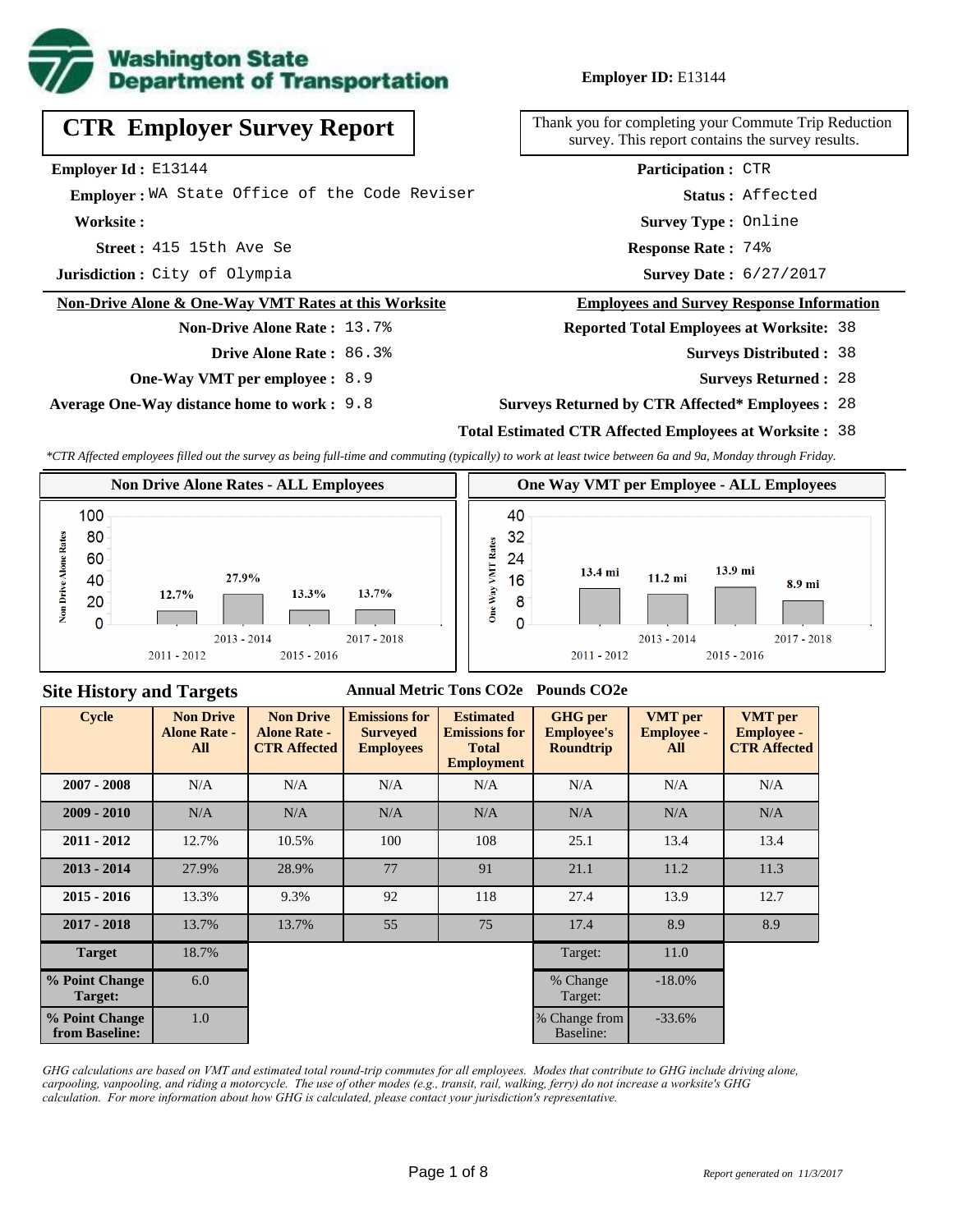# **Washington State<br>Department of Transportation**

## **Commute Trips By Mode - All Employees**

**Q.4: Last week, what type of transportation did you use each day to commute TO your usual work location? (Mode used for the longest distance.)**



*\* Motorcycle-1 is now included in Drive Alone and Motorcycle-2 is included in Carpool. Information about these trips is still available by request.*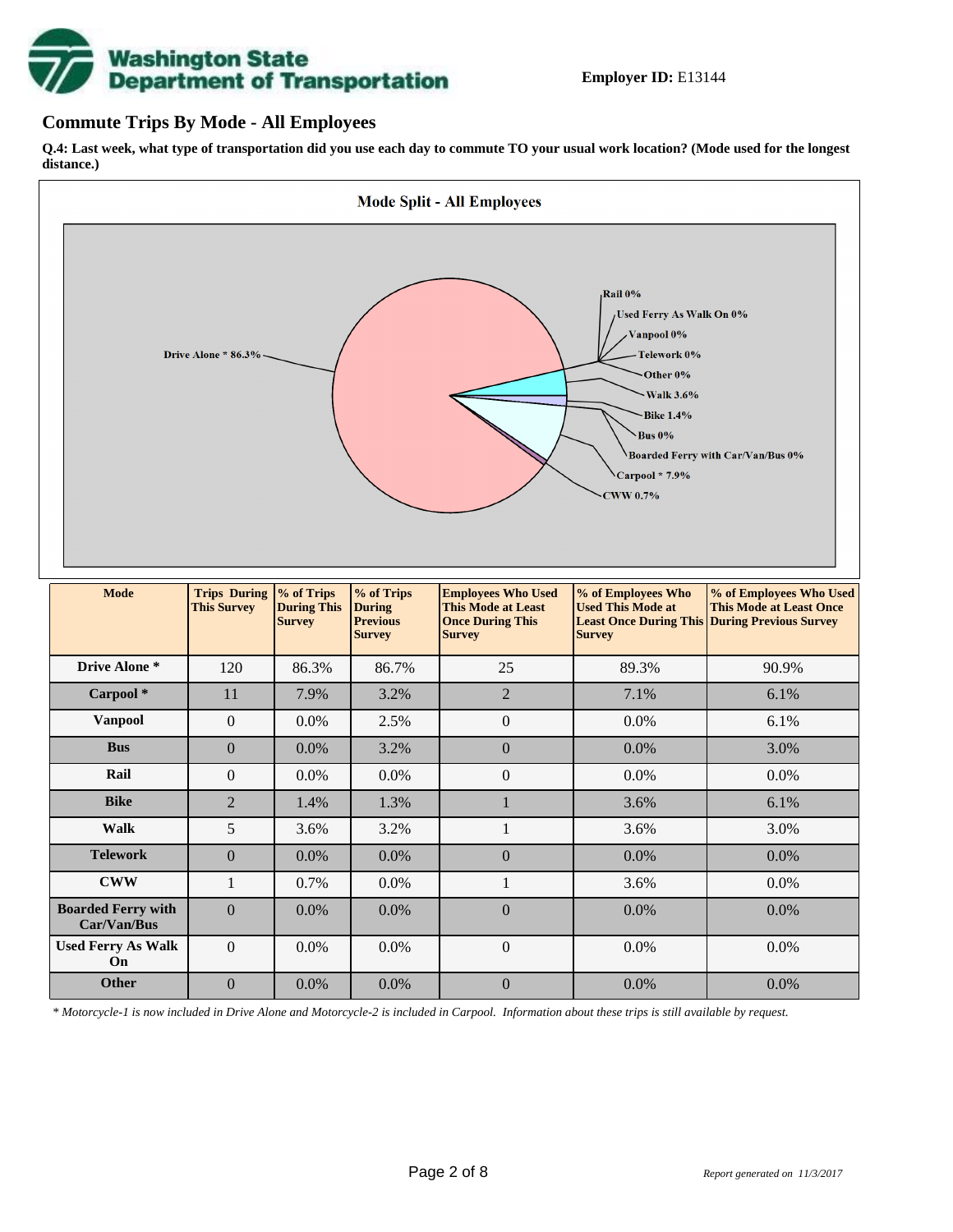

## **Commute Trips By Mode - Affected Employees**

**Q.4: Last week, what type of transportation did you use each day to commute TO your usual work location? (Mode used for the longest distance.)**



*\* Motorcycle-1 is now included in Drive Alone and Motorcycle-2 is included in Carpool. Information about these trips is still available by request.*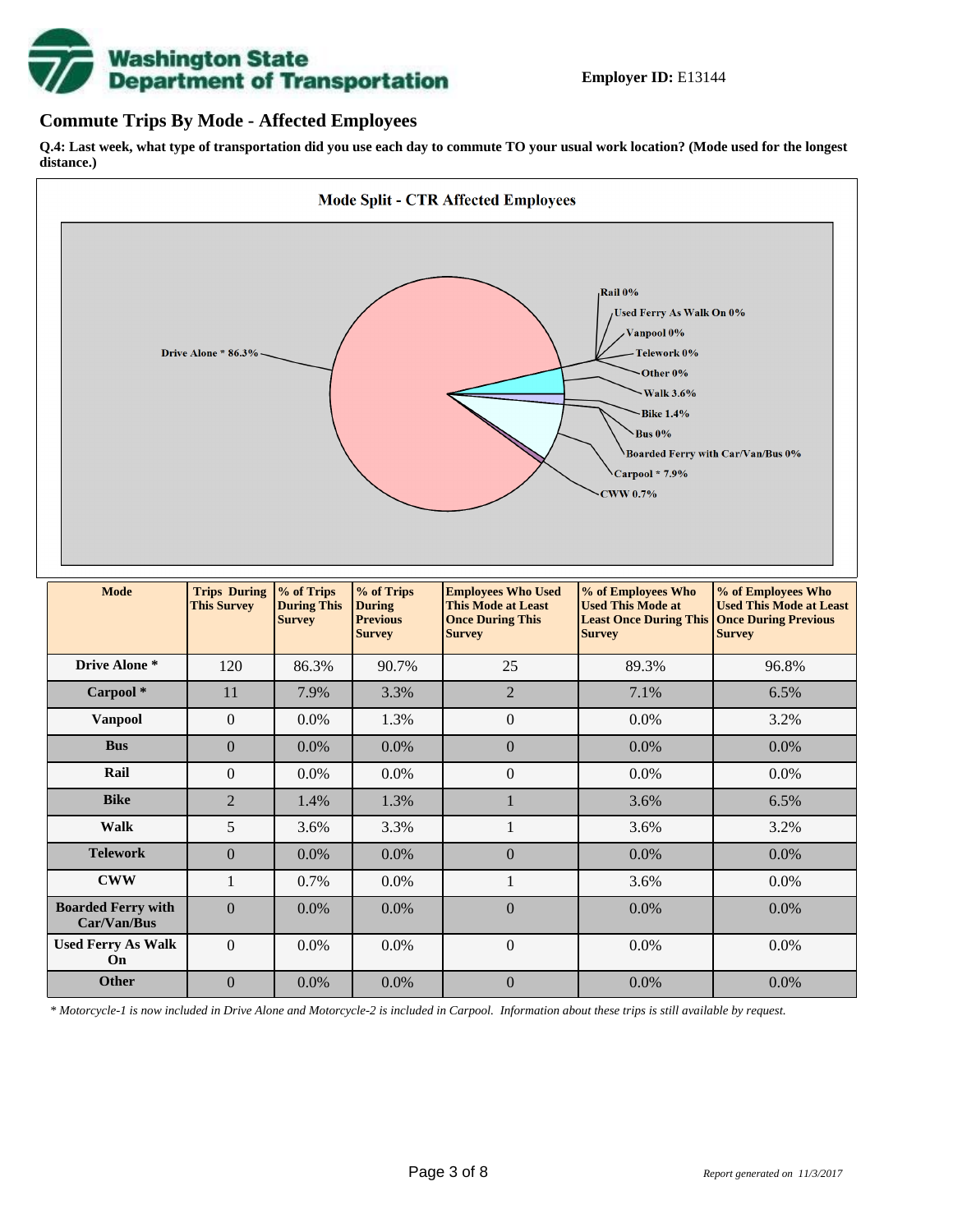

# **Alternative Modes - Number of Employees Who Used a Non-Drive Alone Mode:**

| <b>Non-Drive Alone</b><br><b>Number Of Days</b> | Exactly this $# of$<br><b>Employees</b> | <b>Exactly this % of</b><br><b>Employees</b> | At least # of<br><b>Employees</b> | At least % of<br>employees |  |  |
|-------------------------------------------------|-----------------------------------------|----------------------------------------------|-----------------------------------|----------------------------|--|--|
| 0 Day                                           | 23                                      | 82%                                          | 28                                | 100%                       |  |  |
| 1 Days                                          |                                         | 4%                                           | 5                                 | 18%                        |  |  |
| 2 Days                                          |                                         | 4%                                           | $\overline{4}$                    | 14%                        |  |  |
| 3 Days                                          | $\theta$                                | 0%                                           | 3                                 | 11%                        |  |  |
| 4 Days                                          |                                         | 4%                                           | 3                                 | 11%                        |  |  |
| 5 Days                                          |                                         | 4%                                           | $\overline{2}$                    | 7%                         |  |  |
| <b>6 or More Days</b>                           |                                         | 4%                                           |                                   | 4%                         |  |  |

## **Count by Occupancy of Carpools and Vanpools**

**Q.4 If you used a carpool or vanpool as part of your commute, how many people (age 16 or older) are usually in the vehicle?**

| <b>Ridesharing Occupancy</b> | <b>Mode</b> | <b>Response Count</b> |
|------------------------------|-------------|-----------------------|
| $2*$                         | Carpool     | 11                    |
| 3                            | Carpool     | $\overline{0}$        |
| 4                            | Carpool     | $\boldsymbol{0}$      |
| 5                            | Carpool     | $\boldsymbol{0}$      |
| >5                           | Carpool     | $\boldsymbol{0}$      |
| $<$ 5                        | Vanpool     | $\overline{0}$        |
| 5                            | Vanpool     | $\overline{0}$        |
| 6                            | Vanpool     | $\boldsymbol{0}$      |
| 7                            | Vanpool     | $\boldsymbol{0}$      |
| 8                            | Vanpool     | $\overline{0}$        |
| 9                            | Vanpool     | $\overline{0}$        |
| 10                           | Vanpool     | $\overline{0}$        |
| 11                           | Vanpool     | $\boldsymbol{0}$      |
| 12                           | Vanpool     | $\boldsymbol{0}$      |
| 13                           | Vanpool     | $\boldsymbol{0}$      |
| 14                           | Vanpool     | $\overline{0}$        |
| >14                          | Vanpool     | $\boldsymbol{0}$      |

\* Motorcycle-2 counted with Carpool-2 for this table.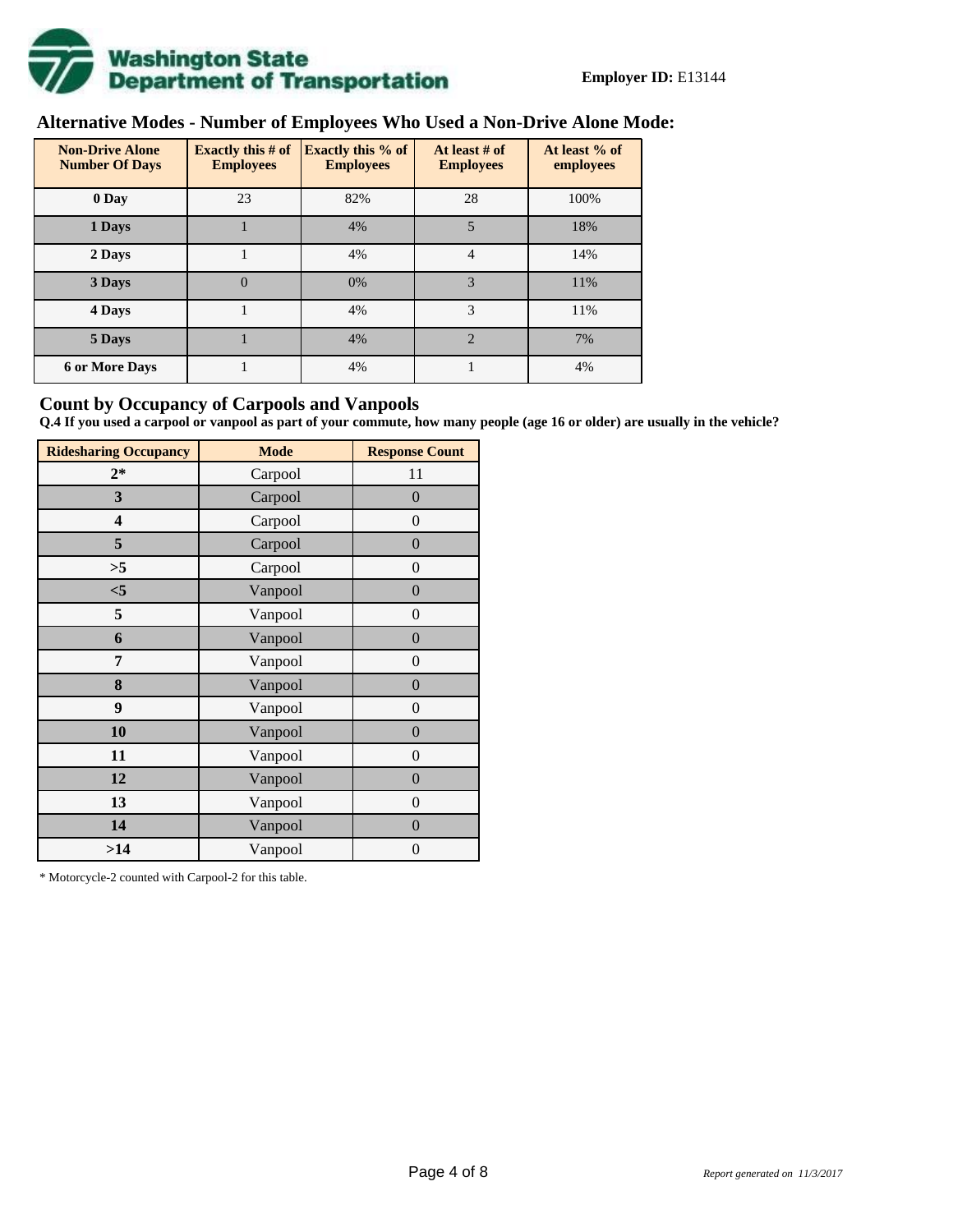

# **Reported Work Schedule - All Employees**

**Q.8 Which of the following best describes your work schedule?**

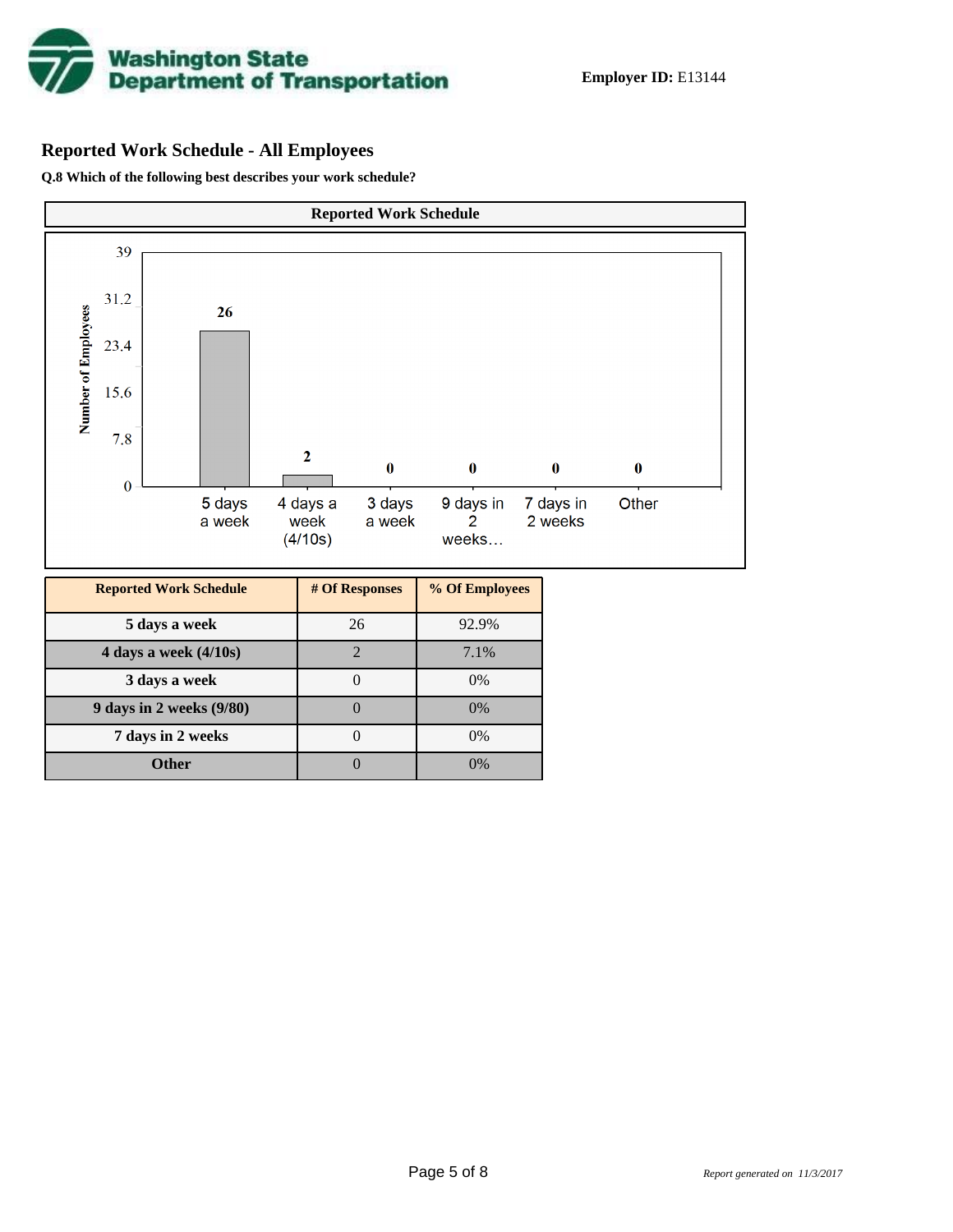

# **Parking and Telework**

**Q.9: On the most recent day that you drove alone to work, did you pay to park? (Mark "yes" if you paid that day, if you prepaid, if you are billed later, or if the cost of parking is deducted from your paycheck.)**



**Q.10: How many days do you typically telework?**

| <b>Telework Frequency</b>           | # of Responses | % of Responses |
|-------------------------------------|----------------|----------------|
| No Answer/Blank                     |                | $0.0\%$        |
| I don't telework                    | 28             | 100.0%         |
| Occasionally, on an as-needed basis |                | $0.0\%$        |
| 1-2 days/month                      |                | $0.0\%$        |
| 1 day/week                          |                | $0.0\%$        |
| 2 days/week                         |                | $0.0\%$        |
| 3 days/week                         |                | $0.0\%$        |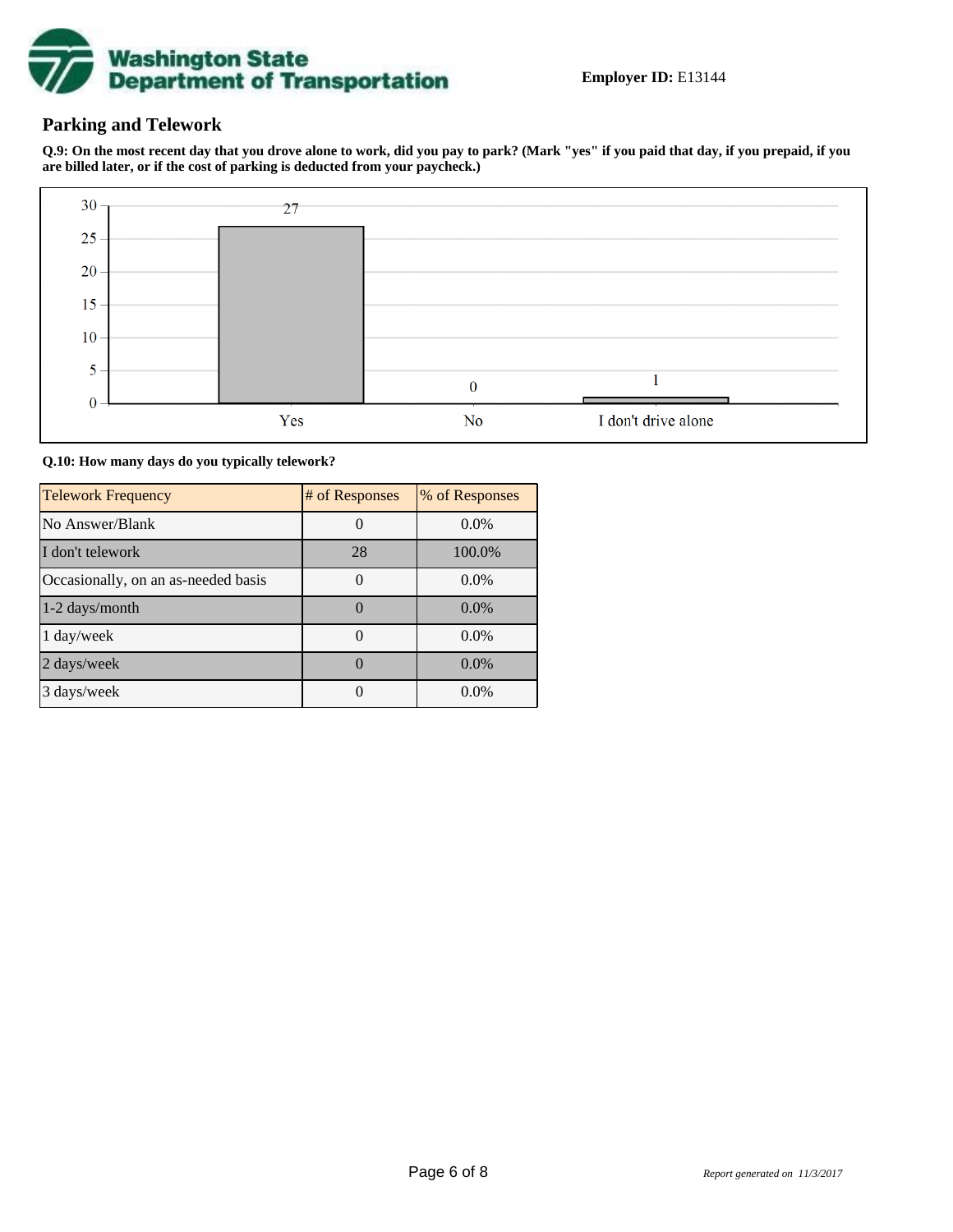

# **Reasons for driving alone to work/not driving alone to work**

**Q11. When you do not drive alone to work, what are the three most important reasons?**

| <b>Question Text</b>                                           | # of Responses | % of Responses |
|----------------------------------------------------------------|----------------|----------------|
| Personal health or well-being                                  | 9              | 25.0%          |
| Financial incentives for carpooling, bicycling or walking.     | 5              | 13.9%          |
| Driving myself is not an option                                | 5              | 13.9%          |
| Other                                                          | 5              | 13.9%          |
| Environmental and community benefits                           | 4              | 11.1%          |
| To save money                                                  | 3              | 8.3%           |
| I receive a financial incentive for giving up my parking space | $\overline{2}$ | 5.6%           |
| Free or subsidized bus, train, vanpool pass or fare benefit    | $\mathbf{1}$   | 2.8%           |
| Cost of parking or lack of parking                             | $\mathbf{1}$   | 2.8%           |
| Preferred/reserved carpool/vanpool parking is provided         |                | 2.8%           |
| To save time using the HOV lane                                | $\Omega$       | 0.0%           |
| I have the option of teleworking                               | $\Omega$       | 0.0%           |
| Emergency ride home is provided                                | $\Omega$       | 0.0%           |

#### **Q12. When you drive alone to work, what are the three most important reasons?**

| <b>Question Text</b>                                      | # of Responses | % of Responses |
|-----------------------------------------------------------|----------------|----------------|
| I like the convenience of having my car                   | 21             | 29.2%          |
| Riding the bus or train is inconvenient or takes too long | 19             | 26.4%          |
| Family care or similar obligations                        | 12             | 16.7%          |
| Other                                                     | 10             | 13.9%          |
| My commute distance is too short                          | 7              | 9.7%           |
| I need more information on alternative modes              |                | 1.4%           |
| My job requires me to use my car for work                 |                | 1.4%           |
| Bicycling or walking isn't safe                           |                | 1.4%           |
| There isn't any secure or covered bicycle parking         | 0              | $0.0\%$        |